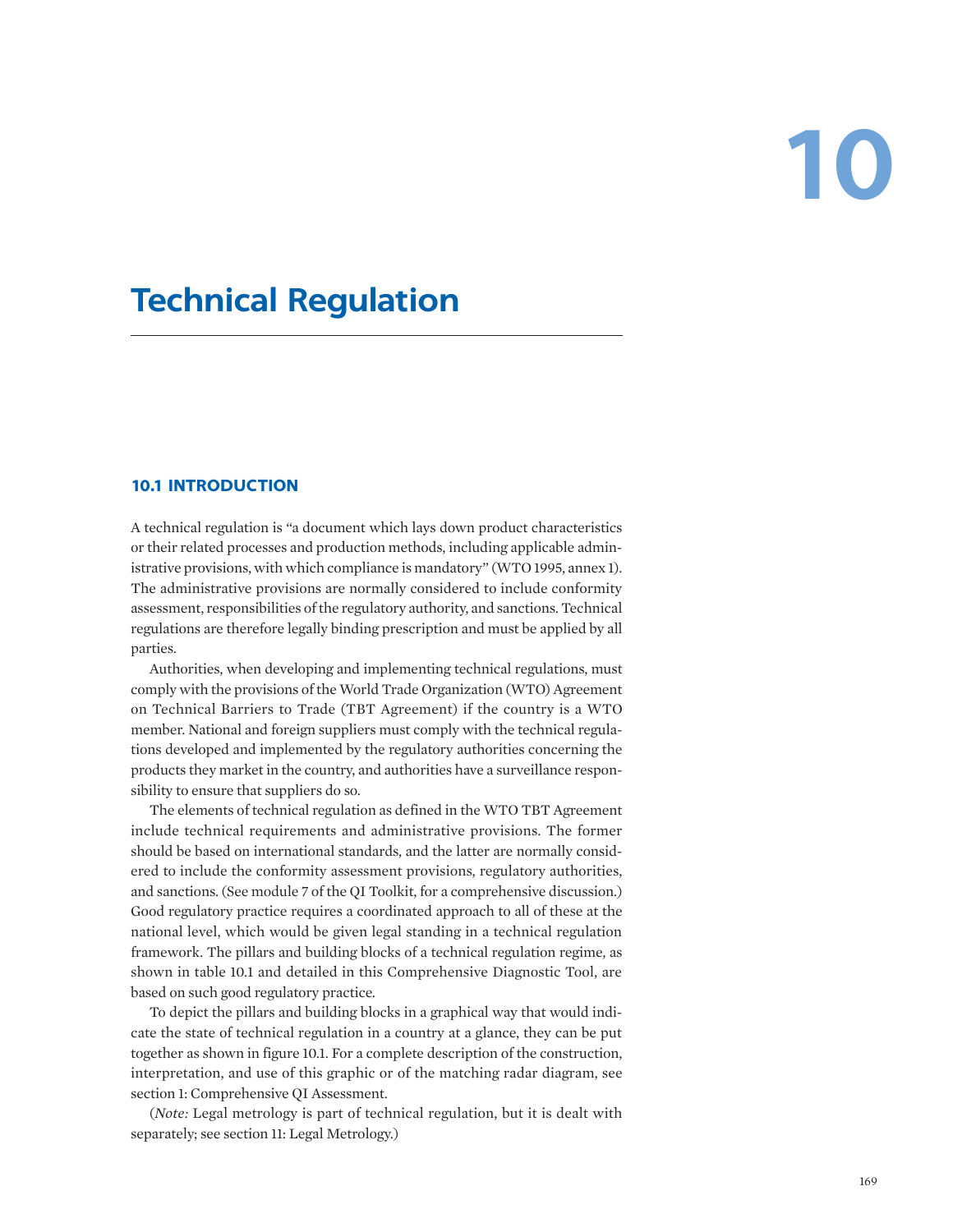|                                       | <b>BUILDING BLOCK</b> |                                          |  |
|---------------------------------------|-----------------------|------------------------------------------|--|
| <b>PILLAR</b>                         | NO.                   | <b>DESCRIPTION</b>                       |  |
| 1: Legal and institutional framework  | 1                     | Technical regulation framework           |  |
|                                       | $\overline{2}$        | Technical regulation coordination office |  |
|                                       | 3                     | Regulatory authorities                   |  |
| 2: Administration and infrastructure  | $\overline{4}$        | Director                                 |  |
|                                       | 5                     | Organizational structure                 |  |
|                                       | 6                     | Management and personnel                 |  |
|                                       | $\overline{7}$        | Premises                                 |  |
|                                       | 8                     | Equipment                                |  |
|                                       | 9                     | Quality system documentation             |  |
| 3: Service delivery and recognition   | 10                    | Developing technical regulations         |  |
|                                       | 11                    | Premarket approvals                      |  |
|                                       | 12                    | Market surveillance                      |  |
|                                       | 13                    | Sanctions                                |  |
|                                       | 14                    | Training systems                         |  |
| 4: External relations and recognition | 15                    | Liaison with regional organizations      |  |
|                                       | 16                    | Liaison with international organizations |  |

# **TABLE 10.1 Pillars and building blocks of a country's technical regulation regime**

*Note:* The term "technical regulation regime" denotes the broader collection of sometimes quite different approaches to technical regulation in a country, whereas a technical regulation framework is a common approach followed by all the regulatory authorities. The European Union (EU) New Approach and Global Approach Directives are typical technical regulation frameworks.

#### **FIGURE 10.1**

#### **House of technical regulation for a national quality infrastructure**



*Note:* The four "pillars" of the QI—represented by the blue columns containing the "building block" numbers—are as follows (left to right): "legal and institutional framework," "administration and infrastructure," "service delivery and technical competency," and "external relations and recognition."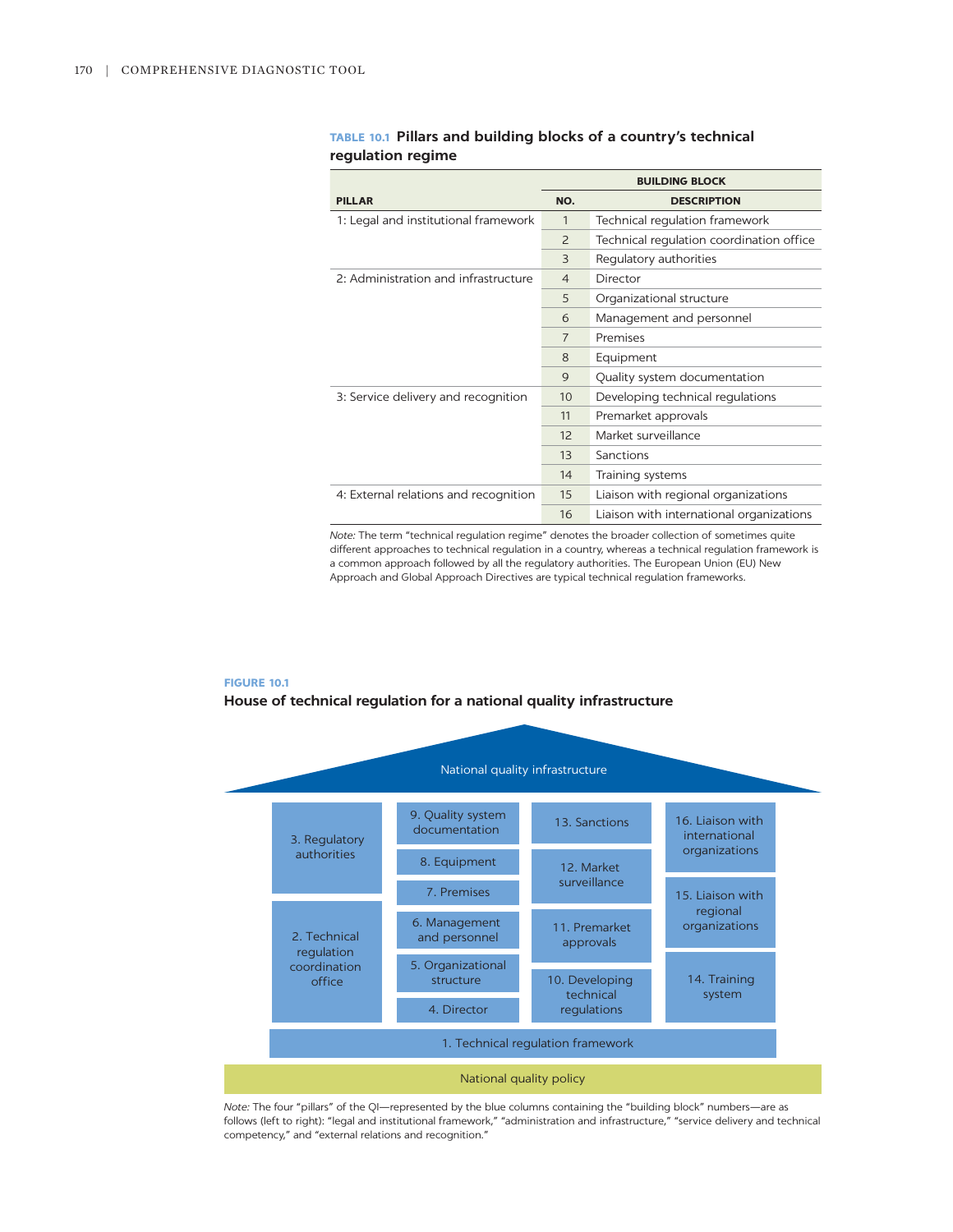# **10.2 PILLAR 1: LEGAL AND INSTITUTIONAL FRAMEWORK**

# **10.2.1 Benchmark and significance**

Technical regulation is the responsibility of government and its competent authorities. Government should enact the necessary legislation to establish a technical regulation framework that will guide the development and implementation of technical regulations across all ministries and regulatory authorities. Its development is frequently also dealt with in a national quality policy (see module 10 of the QI Toolkit). Without such a technical regulation framework,

- Each ministry and regulatory authority will continue to develop and implement technical regulations in their own way, which may or may not comply with the WTO TBT Agreement; and
- Coordination between regulatory authorities and between those authorities and the quality infrastructure (QI) service providers will suffer, and costly and unnecessary overlaps or gaps will develop over time, potentially rendering local suppliers uncompetitive and compromising the safety and health of the country's people, fauna and flora, and the environment.

Regarding the coordination of technical regulation, a technical regulation coordination office (or a similar facility) should be established at the highest appropriate political level to (a) coordinate the responsibilities of the various regulatory authorities—and to coordinate them as well with the QI service providers—to minimize overlaps; (b) ensure compliance with the WTO TBT Agreement and requirements; and (c) ensure the development and implementation of an effective and efficient technical regulation regime within the country.

The number of regulatory authorities is dependent on the customs and practice of the country, the size of the market, and resource constraints. In many countries, every ministry establishes the number of regulatory authorities it deems necessary; in some countries, the number has been reduced to four or five sectorally focused regulatory authorities, and in small economies, only one supraregulatory authority responsible for all technical regulations has been established. The first option is expensive but politically acceptable; the last option is financially efficient but politically challenging.

# **10.2.2 Technical regulation framework (building block no. 1)**

#### *What is meant*

Fundamental | A technical regulation framework is enshrined in legislation that provides guidance for all the modalities of the development and implementation of technical regulations across all ministries and regulatory authorities at the national, regional, and local levels.

#### *How can it be demonstrated?*

The technical regulation framework should detail all the modalities for the development and implementation of technical regulations by all ministries and regulatory authorities at the national, regional, and local levels. Details that should be covered include the following:

- Regulatory impact assessments (RIAs)
- The use of international, regional, or national standards as the basis of technical regulation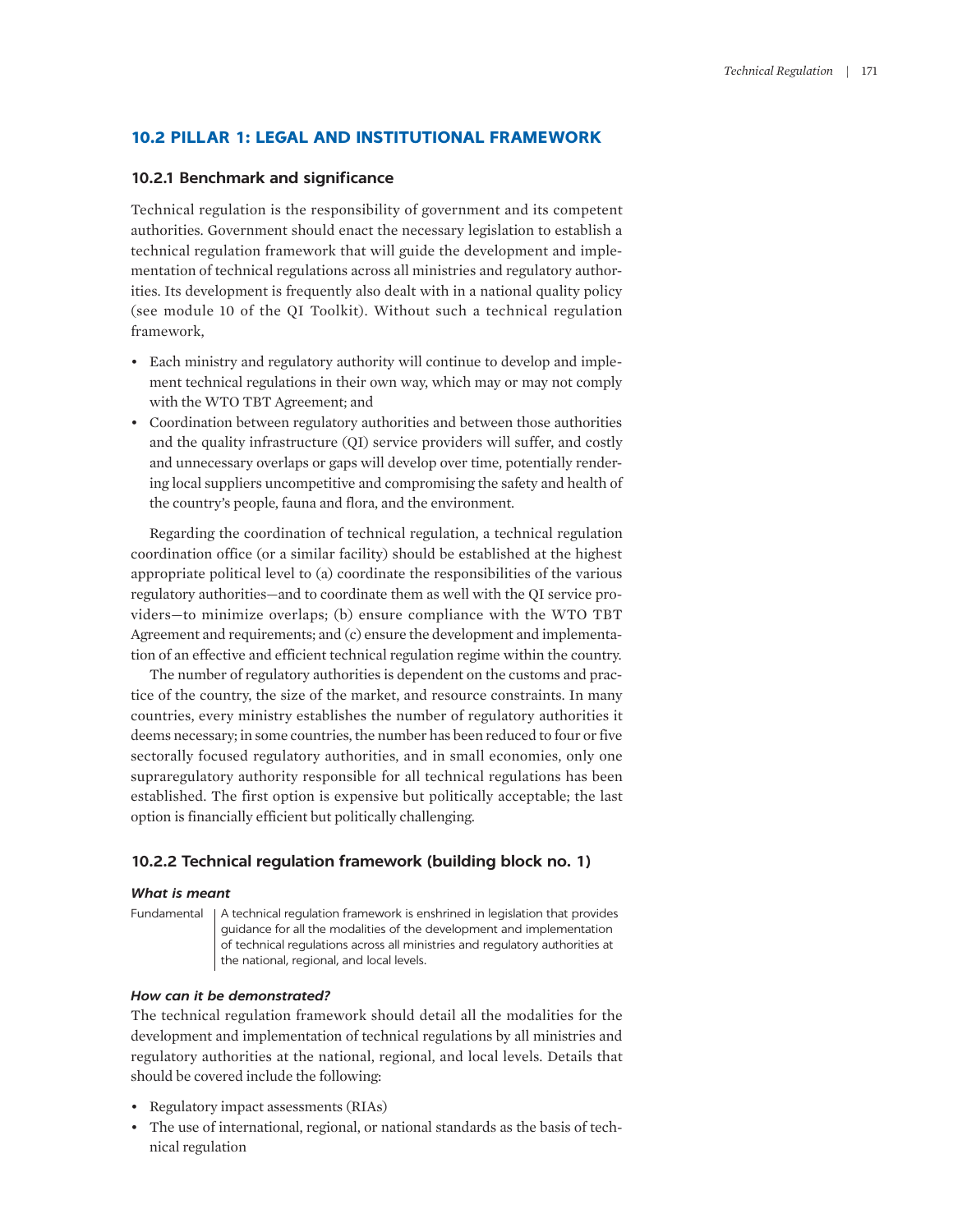- The use of technically competent and designated conformity assessment service providers
- The responsibilities of regulatory authorities regarding premarket approvals, in-market surveillance, and the imposition of sanctions
- Administrative and legal sanctions

The technical regulation framework should be a legislative instrument, such as an act of parliament, that takes precedence over any other legislation that may authorize ministries or regulatory authorities to develop and implement technical regulations. The technical regulation framework must comply with the requirements of the WTO TBT Agreement if the country is a WTO member, as well as with regional TBT agreements, protocols, or legislation, if relevant. Its promulgation must be notified to the WTO TBT Secretariat if the country is a WTO member.

#### *Existing information/reporting/monitoring*

- Relevant legislative instruments, such as acts of parliament
- Relevant ministry papers
- WTO TBT notifications of the country

# **10.2.3 Technical regulation coordination office (building block no. 2)**

#### *What is meant*

Major Technical regulation is complex, even at the national level. A technical regulation coordination office should be established at the highest political level to coordinate technical regulation activities of the regulatory authorities among each other and with the QI service providers.

#### *How can it be demonstrated?*

In many countries, a number of ministries and regulatory authorities develop and implement technical regulations. To minimize overlaps and gaps in their responsibilities and actual regulatory work, a technical regulation coordination office (however named) should be established at the highest political level necessary to enforce such coordination (see module 7 of the QI Toolkit). This office should also coordinate the interfaces between the regulatory authorities and the other QI service organizations to ensure the optimum usage of standards, metrology, accreditation, and conformity assessment services in the development and implementation of technical regulations.

#### *Existing information/reporting/monitoring*

- Technical regulation framework act or similar law
- Technical regulation coordination office records

#### **10.2.4 Regulatory authorities (building block no. 3)**

#### *What is meant*

Fundamental The regulatory authorities must be recognized entities, and their sphere of responsibility must be clearly defined to minimize regulatory overlaps and gaps.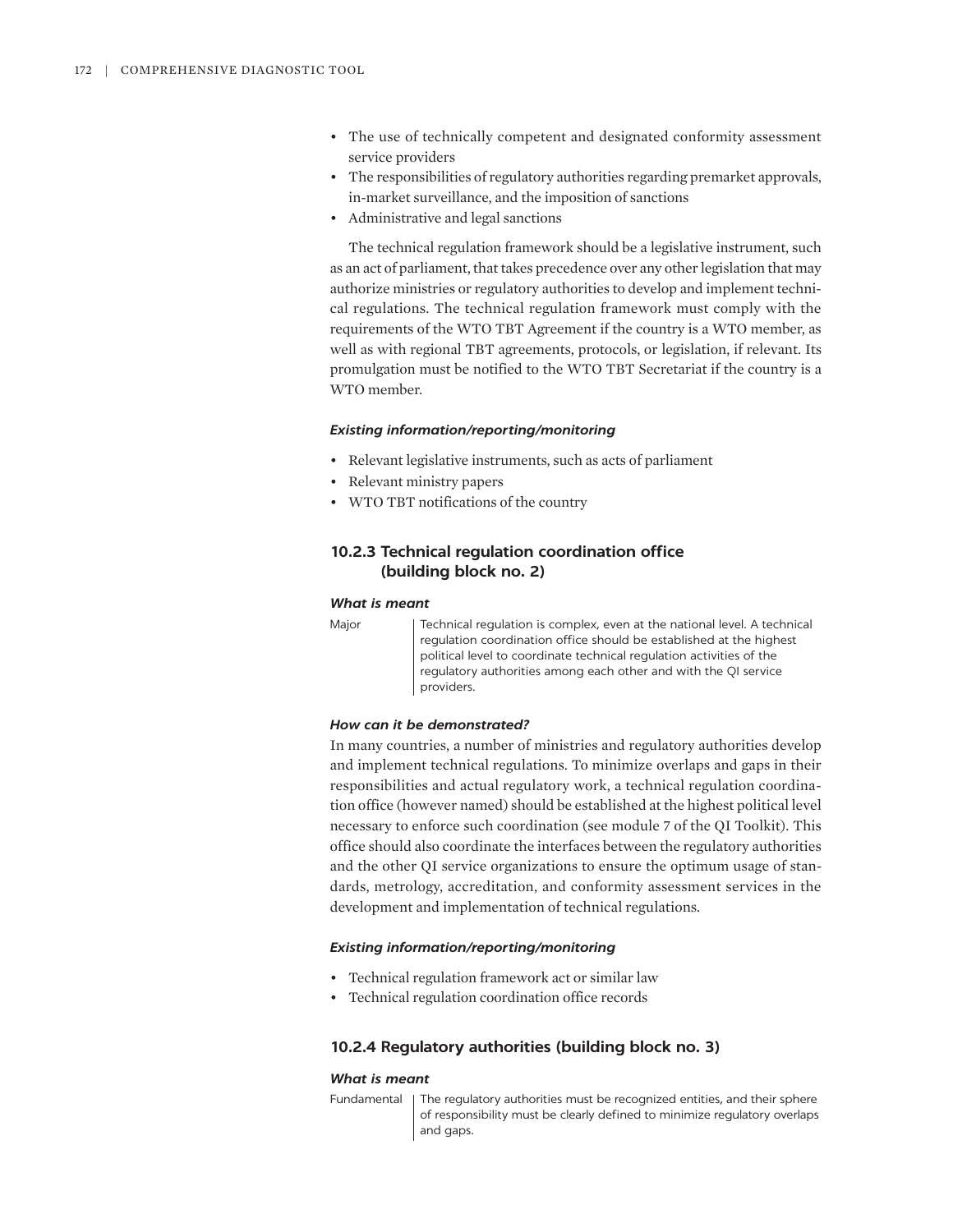#### *How can it be demonstrated?*

Whatever the number of regulatory authorities, they should be clearly identified in the technical regulation framework, and their spheres of responsibility should be properly and uniquely defined to minimize regulatory overlaps and gaps regarding the products they are responsible for. In other words, the technical regulations they are responsible for must be assigned to them. This information has to be publicly available to safeguard against confusion in the marketplace.

The number of regulatory authorities may be reconsidered during a regulatory reform process (see module 7 of the QI Toolkit). The optimum number of regulatory authorities is as much a resource issue as it is a political decision. If changes are contemplated (reducing or expanding the number), then care should be taken that, during the changeover process, the implementation of the relevant technical regulations does not suffer.

#### *Existing information/reporting/monitoring*

- Technical regulation legislation
- Official ministerial decisions
- <span id="page-4-0"></span>• National WTO TBT Inquiry Point information<sup>[1](#page-16-0)</sup>

# **10.3 PILLAR 2: ADMINISTRATION AND INFRASTRUCTURE**

#### **10.3.1 Benchmark and significance**

The implementation of technical regulations has two sides: First, suppliers must demonstrate that the products they wish to place on the market comply with the technical requirements of the technical regulation. Second, the regulatory authority has the responsibility to monitor the products in the marketplace to ensure that suppliers market only compliant products.

The demonstration of compliance may be a self-declaration of conformity by the supplier, or it may be by inspection, testing, and certification of third-party conformity assessment service providers. These third-party providers should be technically competent and acceptable to the regulatory authority (that is, "designated").

(*Note:* The third-party assessment service providers are not considered in this section, but they are discussed in the sections on accreditation, inspection, testing, and certification [sections 5, 6, 7, and 8, respectively]. The same applies to the regulatory authority as the conformity assessment body. This section is dedicated to the regulatory authority's oversight responsibilities to ensure that suppliers and products comply with technical regulation requirements.)

In some economies, the regulatory authority conducts such conformity assessments as required by the technical regulation, but in general that is no longer seen as good regulatory practice for these reasons:

- The regulatory authority can quickly become obsessed with testing and retesting to bolster its budget income, and hence may neglect its market surveillance responsibility.
- The regulatory authority may create the perception that it, not the supplier, is responsible for the integrity of the product.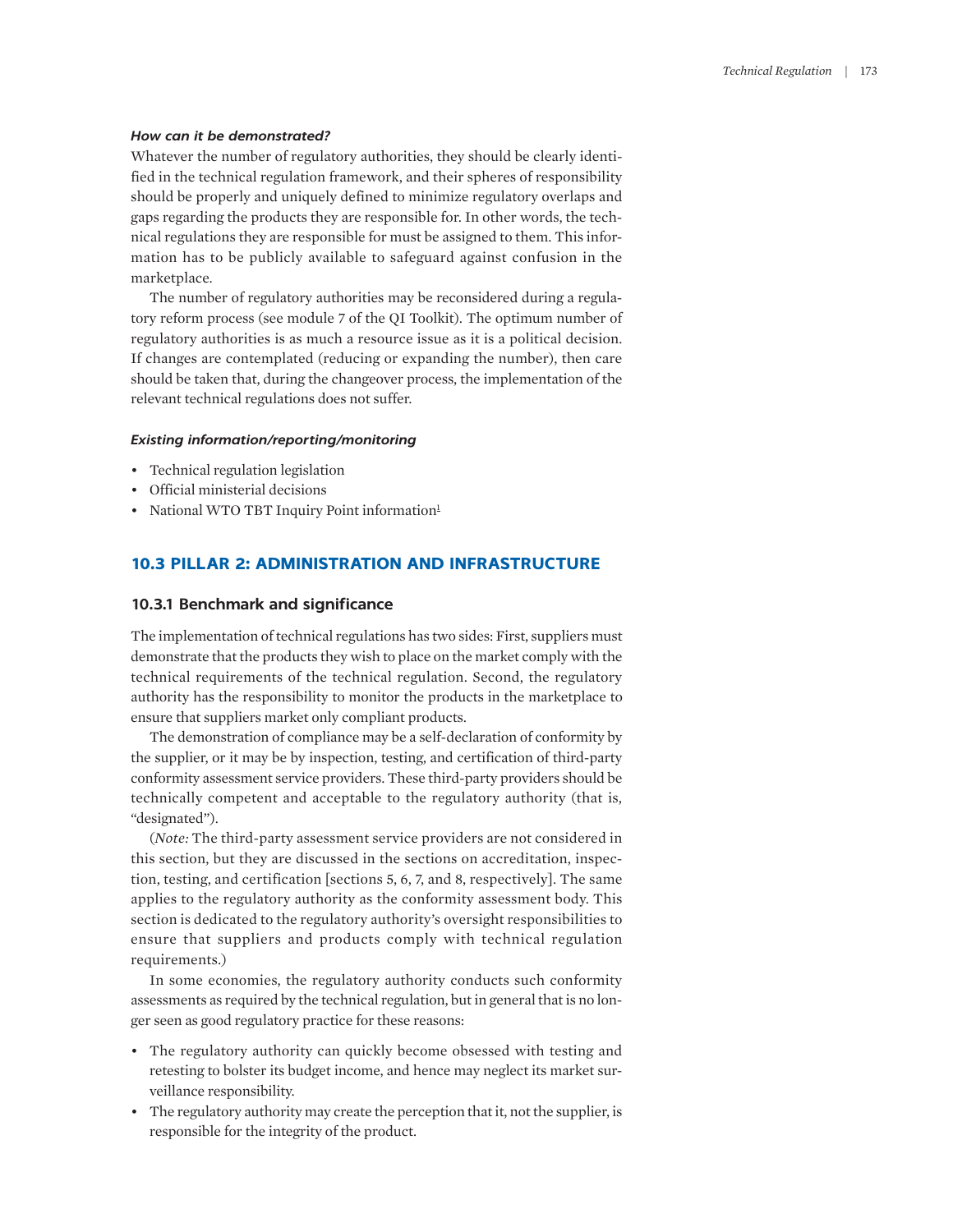• Final product testing, especially on an audit sample basis, is not an ideal way of ensuring that all of the production complies with requirements; the whole production value chain has to be considered.

Using the national product certification mark for the final product testing is no longer seen as good practice, either, because it is considered to be traderestrictive and arguably contrary to WTO TBT Agreement principles.

The regulatory authority is responsible for monitoring the compliance of products with technical regulations. These responsibilities include the premarket approval of high-risk products, market surveillance of all products falling within the scope of technical regulations, and the imposition of sanctions when nonconformities are discovered. The regulatory authority will also test products as an audit sample at irregular intervals to verify the conformity assessment evidence provided by the supplier. Because of the regulatory nature of its responsibilities, the regulatory authority will of necessity have to be a government-type organization in most jurisdictions, unless such regulatory powers can be conferred on a private sector organization in terms of national legislation.

#### **10.3.2 Director (building block no. 4)**

#### *What is meant*

| ٠<br>г |  |  |
|--------|--|--|
|        |  |  |

Major | The regulatory authority must be managed by a director (whatever the actual title) who is accountable for the compliance of products in the marketplace that fall within the scope of the technical regulations the regulatory authority is responsible for.

#### *How can it be demonstrated?*

There is no standardized list of the major functions and responsibilities carried out by the director of a regulatory authority, but some typical functions include the following:

- Supports operations and administration of the relevant ministry by advising and informing its members, interfacing between the ministry and staff
- Oversees the design, marketing, promotion, delivery, and quality of services with regard to technical regulation implementation
- Recommends the annual budget for ministry approval and prudently manages the regulatory authority's resources within those budget guidelines according to current laws and regulations
- Effectively manages the human resources of the regulatory authority according to authorized personnel policies and procedures that conform with current laws and regulations, especially the training and appointment of inspectors
- Assures that the regulatory authority and its mission, programs, and services are consistently presented using strong, positive images to relevant stakeholders, including the relevant minister and ministry
- As the responsible executive, considers the premarket approval of high-risk products, where relevant, and initiates sanctions when nonconforming products are uncovered in the marketplace
- Liaises with third-party conformity assessment service providers, where relevant
- Oversees fundraising planning and implementation, including identifying resource requirements, researching funding sources, and establishing strategies to approach funders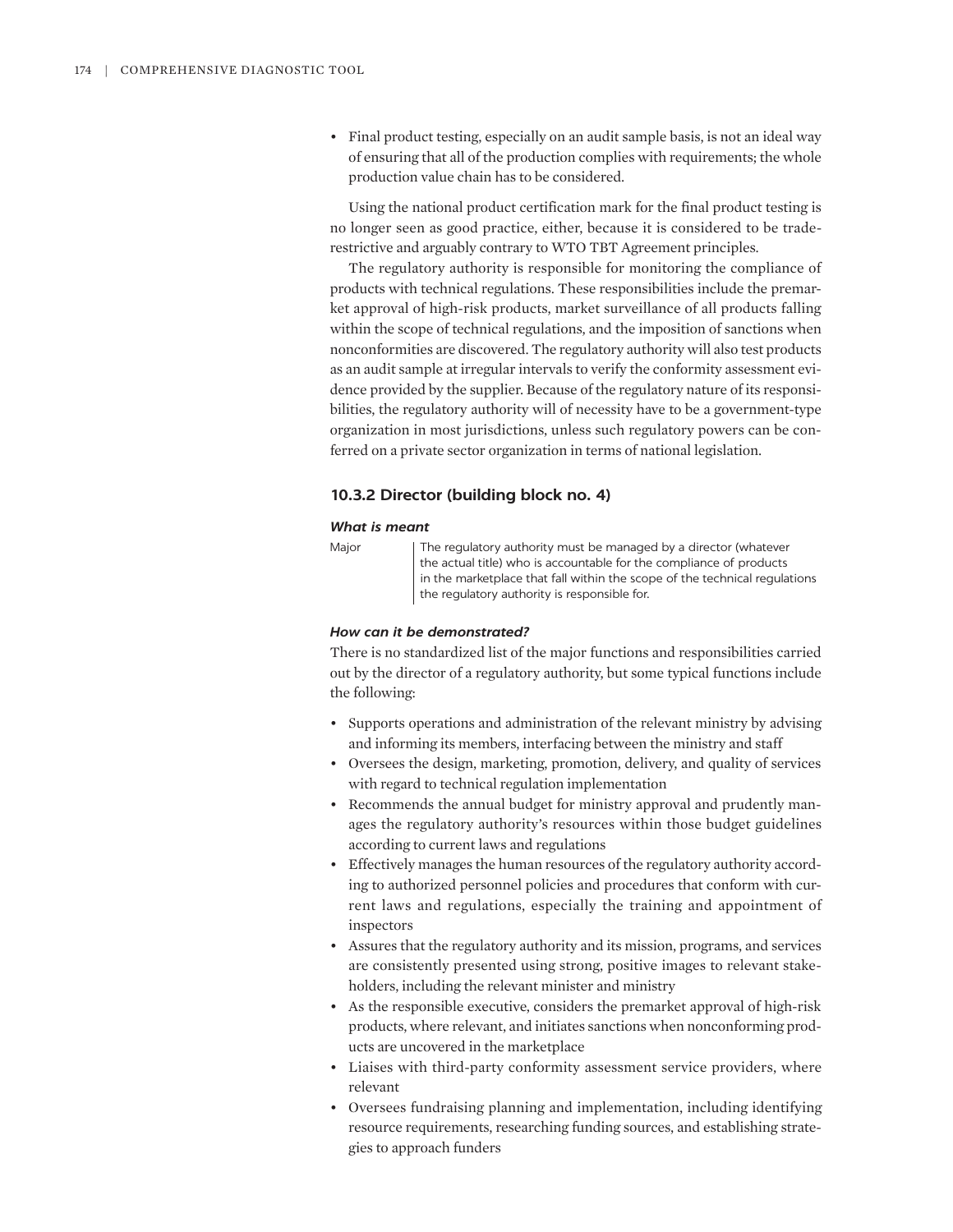#### *Existing information/reporting/monitoring*

- Relevant technical regulation legislation
- Official ministerial decisions
- Official director job description
- Agreed-upon director key performance indicators

# **10.3.3 Organizational structure (building block no. 5)**

# *What is meant*

Fundamental The organizational structure of the regulatory authority must facilitate the effective and efficient execution of all technical regulations it is responsible for, and it should have divisions that optimally support these groupings and their subject fields.

#### *How can it be demonstrated?*

The regulatory authority is usually a government department or a statutory body, rarely a private sector organization. As a government department, it can rely on support services, such as government finances and human resources, whereas if it is an independent public sector organization, it has to provide for these itself.

Technical regulation authorities deal primarily with trade-related issues, and preventive components include premarket approval of high-risk products. The repressive component consists primarily of market surveillance. Premarket approval is mostly a head office activity, whereas the market surveillance is largely a field service activity. Over and above the head office technical staff, an appropriate number of regional inspection offices are required for effective and efficient market surveillance close to markets.

Other areas to consider in the organizational structure, especially if the regulatory authority is an independent organization, include support functions, such as human resources, finance, transportation, and others.

#### *Existing information/reporting/monitoring*

- Approved organizational structure
- Ministry decisions
- Ministerial decisions
- Financial system documentation

#### **10.3.4 Management and personnel (building block no. 6)**

#### *What is meant*

Major | Market surveillance and premarket product approval is primarily a people-based activity operating within a specific technical environment, assuming that testing and certification are conducted by third-party organizations. The management and personnel must therefore have the appropriate skill sets assured by appropriate training, qualifications, and experience. These would include management and technical knowledge as required by the various activities within the technical regulation fields, including the appointment of inspectors with appropriate knowledge of their legal authority with regard to entry and search.

#### *How can it be demonstrated?*

In the first place, the regulatory authority should operate with an organizational structure approved by the ministry or its council. For each of the positions,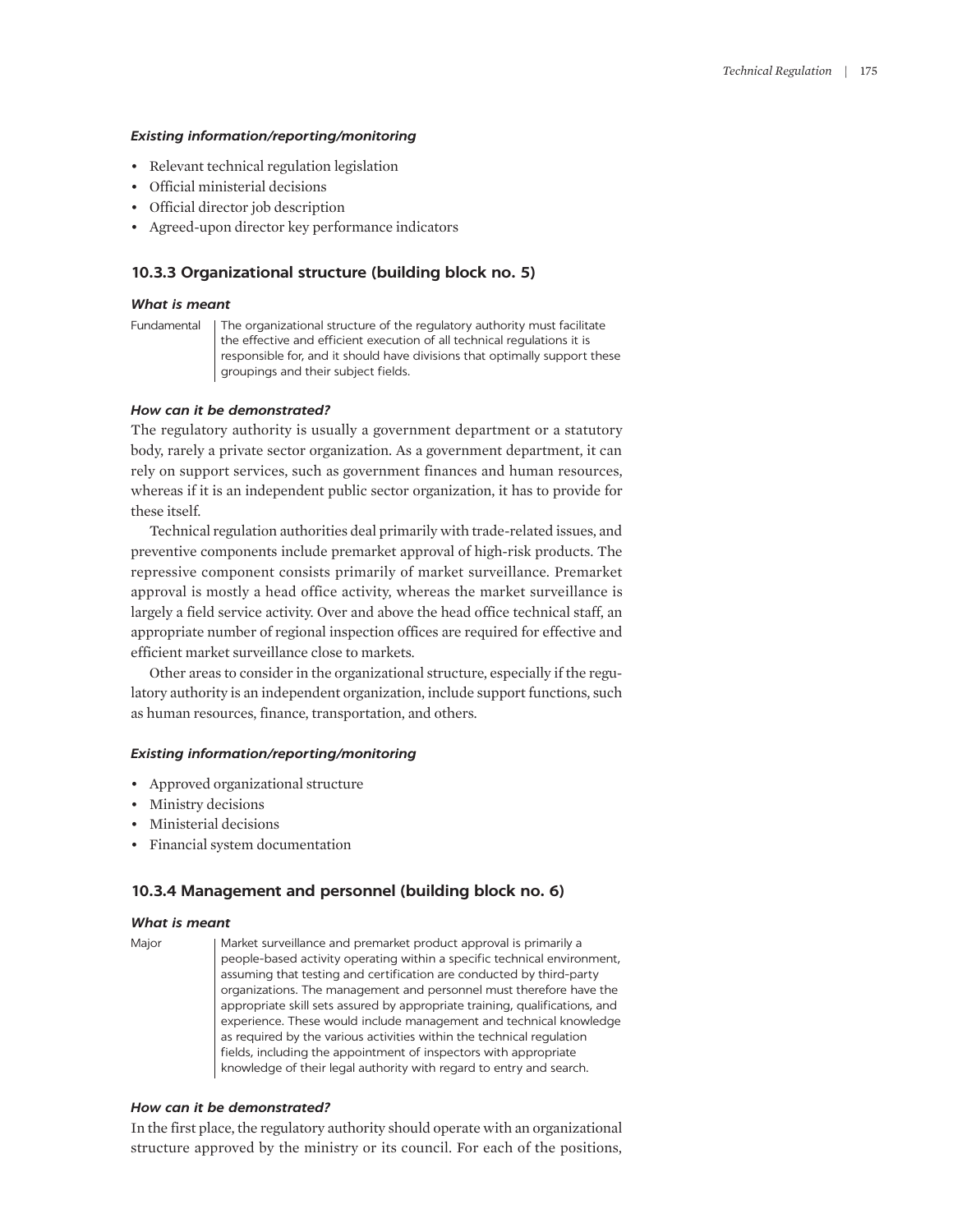the skill set (qualifications, training, and experience) should be clearly and formally stated. Special attention should be given to the training and appointment of inspectors, concerning not only their technical capabilities but also their knowledge about their legal authority with regard to entry and search. The ratio between technical and administrative staff is a good indicator of efficacy, with a good guideline being that administrative staff make up no more than 20 percent of the total.

Second, there should be few staff vacancies on either the management or technical levels; more than 95 percent of those positions should remain filled. Anything less indicates that the regulatory authority cannot operate effectively or efficiently. Staffing challenges often include a lack of skilled people in the country, but even more so, inadequate remuneration resulting in the departure of trained staff for more lucrative offers elsewhere.

#### *Existing information/reporting/monitoring*

- Approved organizational structure
- Training records of staff
- Appointment and withdrawal records of inspector certificates
- Actual staffing levels
- Staff turnover figures

#### **10.3.5 Premises (building block no. 7)**

#### *What is meant*

Fundamental | Technical regulation implementation is partly a technical endeavor, but mostly of an administrative nature. Appropriate accommodation for head office staff and technical activities has to be provided, as well as appropriate accommodation in regional offices for inspectors and their equipment. Confidentiality of the information also has to be safeguarded.

#### *How can it be demonstrated?*

If the regulatory authority is involved in testing and certification, then the concomitant premises for a laboratory or certification body have to be provided (see sections 6, 7, and 8 on "Inspection," "Testing," and "Product Certification," respectively).

Appropriate office space for staff needs to be provided, as well as a few meeting rooms for individual customer discussions to safeguard information lying around on desks and in work spaces. In regional or border control offices, appropriate office space, as well as space for operating or storing inspection equipment are required.

#### *Existing information/reporting/monitoring*

- Consideration of the regulatory authority premises in relation to design, environmental controls, access, and maintenance
- Review of laboratories and environmental controls
- Review of office space and meeting rooms
- Technical requirements as advised by experts in specific technical regulation fields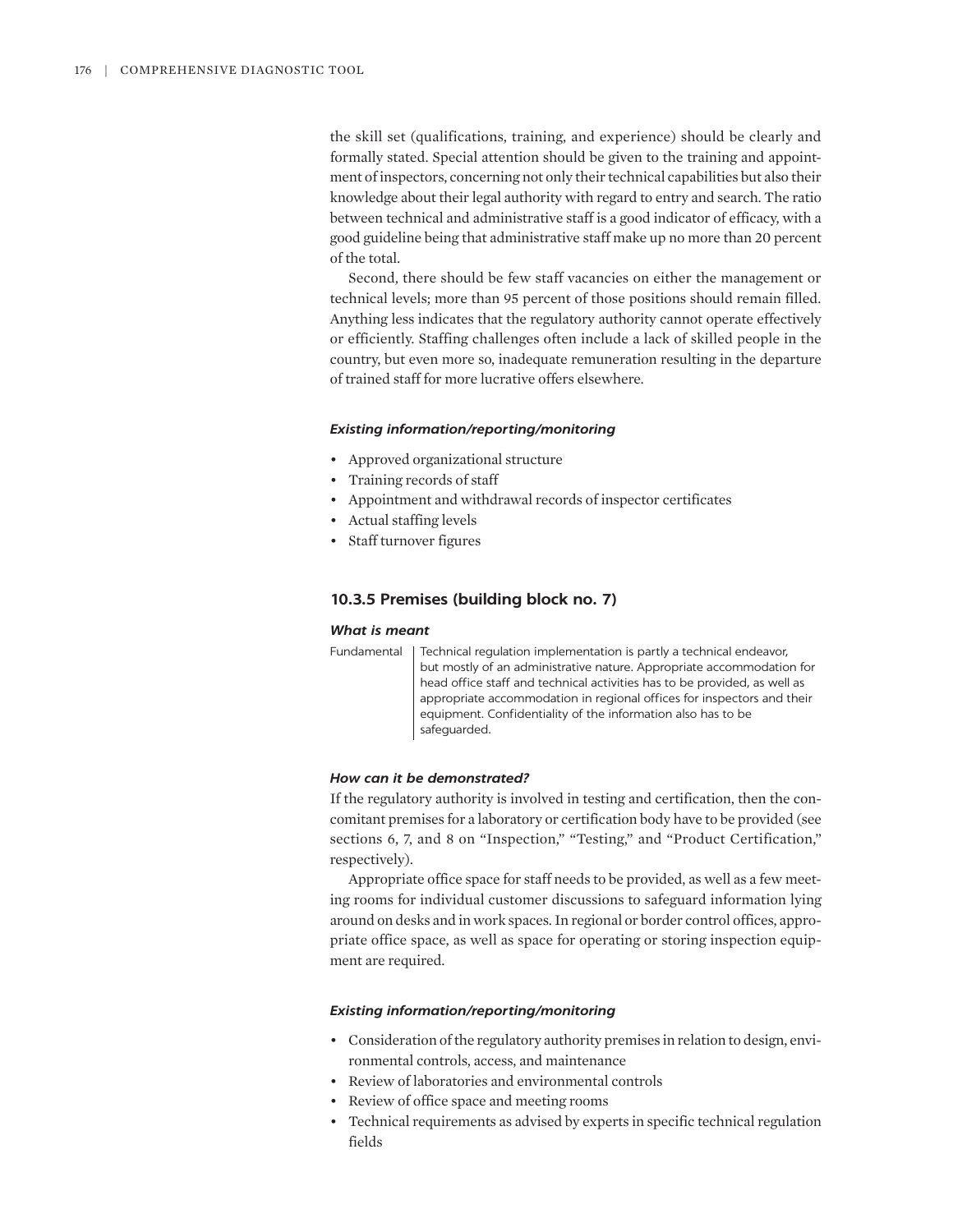# **10.3.6 Equipment (building block no. 8)**

#### *What is meant*

Fundamental | A wide range of equipment is necessary as denoted by the technical regulation to be inspected and, if relevant, tested and certified. Inspection offices should be issued with appropriate inspection equipment. Working standards should be maintained against which inspection equipment can be calibrated continuously. Working standards must be traceably calibrated to national measurement standards at predetermined intervals.

#### *How can it be demonstrated?*

Equipment used in the test laboratories of the regulatory authority should comply with good laboratory practices. (See sections 7 and 8 on "Testing" and "Product Certification," respectively, for further details and diagnostics.) The equipment necessary to inspect products covers a vast range of instruments. Expert advice is required to evaluate the range of instruments and their respective accuracy classes properly.

The accuracy of the regulatory authority's equipment should be above reproach to ensure that any challenge, legal or otherwise, can be dealt with. Hence, it is good practice to keep working standards against which inspection equipment can be calibrated. The working standards must be calibrated traceably to the national measurement standards at defined intervals. The inspection equipment used by inspectors in the field should be calibrated frequently against the working standards.

#### *Existing information/reporting/monitoring*

- Consideration of the technical regulation fields of activity
- Demonstrable equipment needs of the regulatory authority
- Review of working standards
- Review of inspection equipment
- Review of maintenance measures for all measuring equipment

# **10.3.7 Quality system documentation (building block no. 9)**

#### *What is meant*

Major It is good practice for the regulatory authority to operate in accordance with a formal quality management system. This includes compliance with ISO/IEC 17025 regarding laboratory services, ISO/IEC 17065 for product certification, and ISO/IEC 17020 for inspection activities.

#### *How can it be demonstrated?*

The laboratories of the regulatory authority should comply with the requirements of ISO/IEC 17025 ("General Requirements for the Competence of Testing and Calibration Laboratories"); it would even be appropriate to have been accredited. The same applies for relevant product certification activities that should comply with ISO/IEC 17065 ("Conformity Assessment— Requirements for Bodies Certifying Products, Processes and Services"). See sections 7 and 8 on "Testing" and "Product Certification," respectively, for details.

As for its inspection activities, it is good practice to comply with ISO/IEC 17020 ("Conformity Assessment—Requirements for the Operation of Various Types of Bodies Performing Inspection"). Accreditation of inspection activities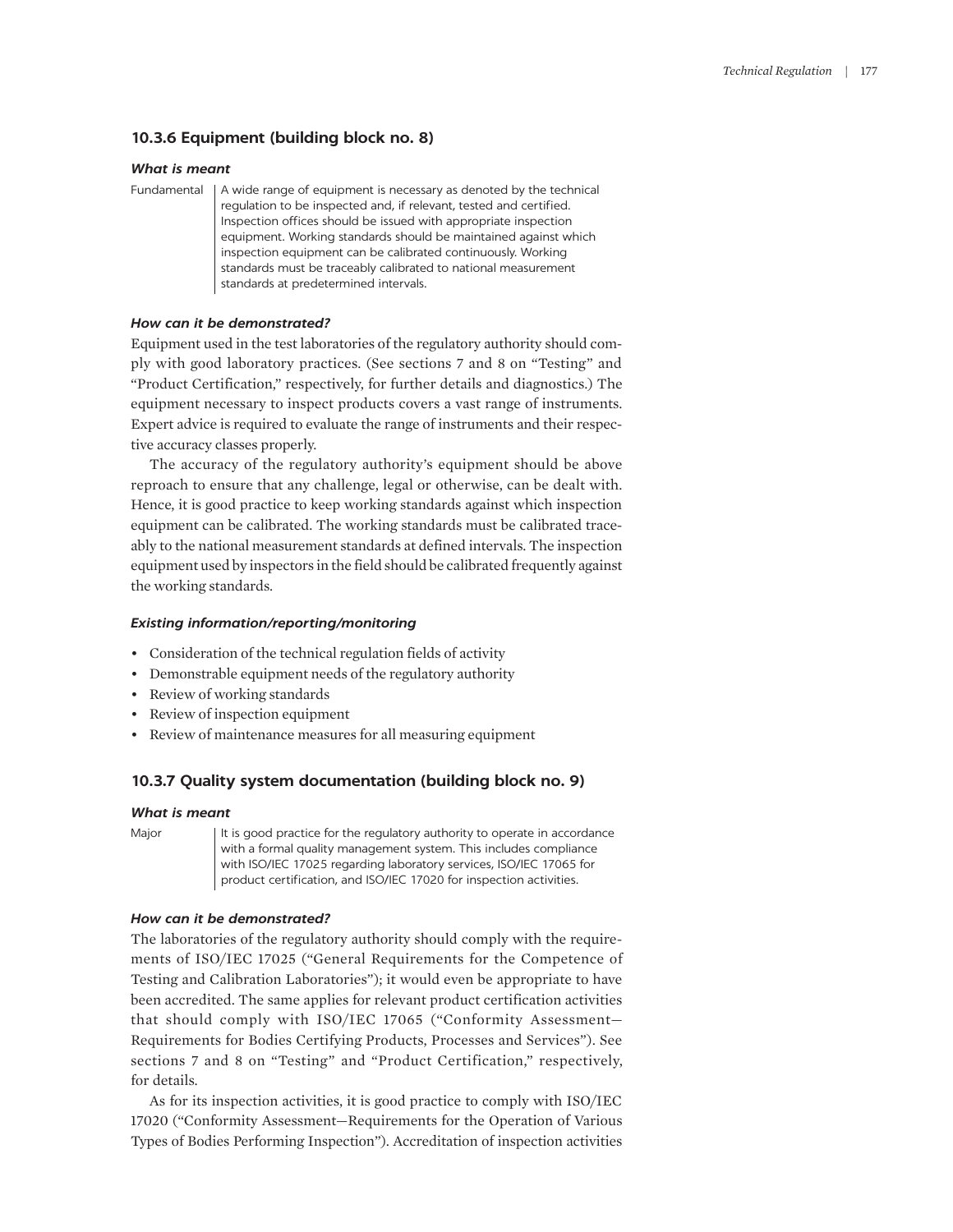will independently demonstrate the competency of the regulatory authority, thereby enhancing its standing among stakeholders, and will support the authority in legal disputes.

For all of these, quality system documentation is required. It should be developed in three levels: policies, general procedures, and work instructions or standard operating procedures. Appropriate records are an important element of the quality management system. It is especially the premarket approval records and inspection records that are important as legal documents indicating an effective implementation of the technical regulation legislation. The more modern approach would base these on a proper information and communication technology (ICT) system.

#### *Existing information/reporting/monitoring*

• Consideration of the regulatory authority's formal quality management system and its compliance with relevant standards, such as ISO/IEC 17020, ISO/IEC 17025, and ISO/IEC 17065

# **10.4 PILLAR 3: SERVICE DELIVERY AND TECHNICAL COMPETENCY**

#### **10.4.1 Benchmark and significance**

The development and implementation of a technical regulation must comply with the requirements of the WTO TBT Agreement if the country is a WTO member. Furthermore, if a technical regulation framework has been promulgated (see section 10.2.2), the process has to follow the framework's guidelines as well. Good regulatory practices include

- A requirement that the technical regulation be based on international standards, where these exist and are appropriate;
- Notification of draft technical regulations to the WTO TBT Secretariat 60 days before they are promulgated;
- Conformity assessment procedures that facilitate mutual recognition among WTO members; and
- Granting of transition periods for implementation

The preventive component of trade-related technical regulation consists of premarket approval of high-risk products. This could be product type approval, consignment inspection, compliance of the supplier with a defined quality management system, or any combination of these, as relevant. The organizations responsible for these must be clearly identified. They could be technically competent third-party conformity assessment service providers that conduct the testing and certification, or they could include the regulatory authority conducting consignment inspections before products are released for the market. The combinations will be determined by the technical regulation requirements.

Market surveillance is the repressive part of technical regulation implementation. Registered inspectors with appropriate entry and search authority inspect market activities as they relate to technical regulation legislation or regulations. Upon uncovering noncompliant products, the inspectors, in coordination with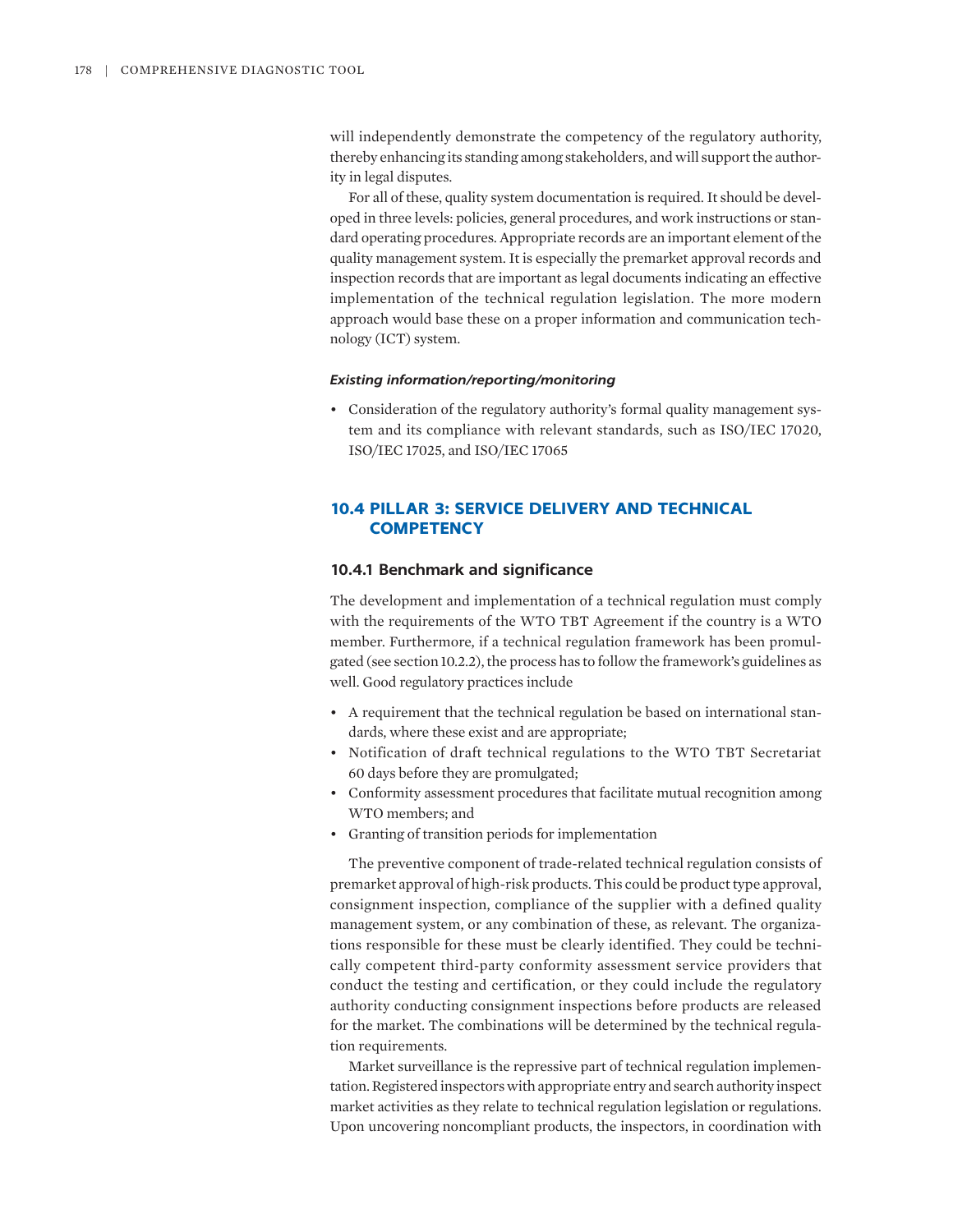the director, institute sanctions and legal proceedings against the relevant suppliers.

In a modern economy, the regulatory authority needs to demonstrate its integrity and technical competency in order to engender trust among all stakeholders. It is therefore good practice if the regulatory authority is accredited to ISO/IEC 17020 for its inspection activities; to ISO/IEC 17025 for its testing work; and to ISO/IEC 17065 if it is involved in product certification, for its laboratory as well as on-site work.

# **10.4.2 Developing technical regulations (building block no. 10)**

#### *What is meant*

| Fundamental | The development of a technical regulation is initiated by the state or<br>its competent authorities once a market failure is identified. Before<br>embarking on the development of a technical regulation, the<br>responsible ministry should initiate a regulatory impact assessment. |
|-------------|----------------------------------------------------------------------------------------------------------------------------------------------------------------------------------------------------------------------------------------------------------------------------------------|
| Fundamental | The WTO TBT Agreement requires the technical regulation to be based<br>on an international standard, if available and suitable.                                                                                                                                                        |
| Fundamental | Draft technical regulations must be notified to the WTO TBT Secretariat<br>60 days before its promulgation.                                                                                                                                                                            |

# *How can it be demonstrated?*

**Regulatory impact assessment**. Once the state indicates that it wishes to deal with a market failure by developing and implementing a technical regulation, it should initiate a regulatory impact assessment (RIA) to determine the severity of the problem, identify various options for dealing with the problem, determine the socioeconomic advantages and disadvantages of the various options, and consider whether the infrastructure to implement the technical regulation is available in the country or whether it will have to be developed. The RIA should provide the authorities with the necessary information to make an educated decision.

**Referencing standards**. The WTO TBT Agreement requires that the technical regulation be based on an international standard, should a relevant one exist. Such a standard could also be an international standard adopted as a national standard. Replicating the text of the standard in the actual technical regulation is no longer seen as good practice because updating it presents challenges as technology develops. A better practice is to reference standards either directly or indirectly. Some economies prefer direct referencing; others, like the European Union (EU), use indirect referencing, depending on the juridical system and political preferences. For a detailed description of the referencing possibilities, see module 7, section 7.4, of the QI Toolkit.

**Notification to the WTO**. All draft technical regulations falling within the scope of the WTO TBT Agreement, whichever ministry or authority develops them, must be notified to the WTO TBT Secretariat if the country is a WTO Member 60 days before the regulation is to be promulgated. This is to give other WTO members the chance to comment. All comments received have to be considered without favoring any particular country. Once the technical regulation is promulgated, a transition period for its implementation should be agreed upon by stakeholders. The WTO suggests six months.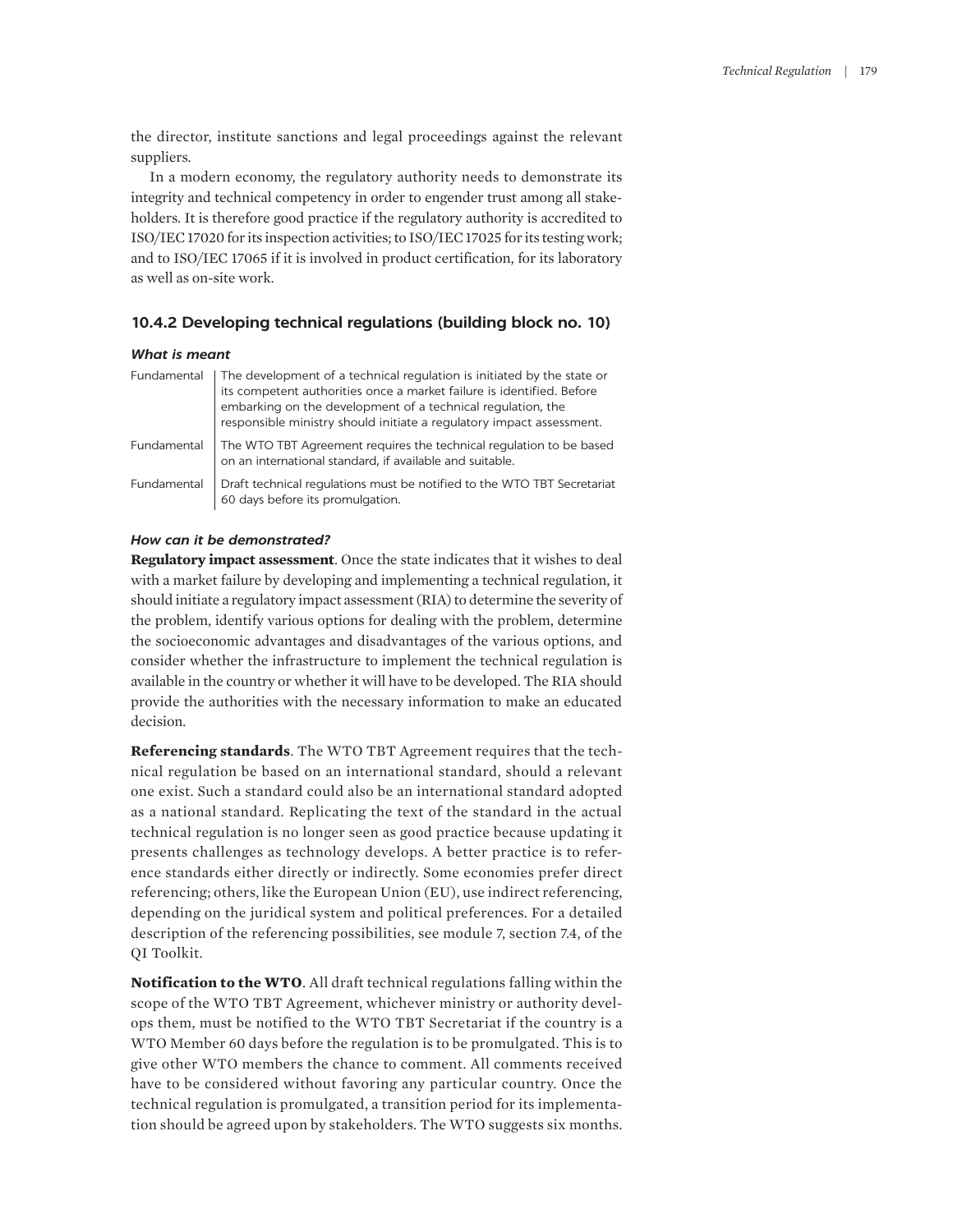**National consultation process**. Good regulatory practice suggests that technical regulations should be developed in an open and transparent manner. If a regulation is based on a national or international standard, then a large part of the technical regulation is already subject to a public consultation process. The RIA can also be seen as part of the national consultation process. Progressive jurisdictions publish draft technical regulations for public comment, and if the socioeconomic impact is immense, public hearings are also held. All of this presupposes that there is time for public comment; some technical regulations have to be implemented immediately to deal with a crisis, in which case such consultations are of secondary importance.

#### *Existing information/reporting/monitoring*

- Relevant technical regulation legislation
- Records of RIAs conducted
- Records of all the ministries regarding the development of technical regulations
- Notification records of the WTO TBT Secretariat
- Published implementation transition periods

#### **10.4.3 Premarket approvals (building block no. 11)**

#### *What is meant*

Fundamental | For selected high-risk products, the regulatory authority implements a consignment inspection regime to ensure that products meet technical regulation requirements before they are released to the market.

#### *How can it be demonstrated?*

Certain high-risk products may have such a deleterious effect on people, fauna and flora, and the environment that the technical regulation requires each consignment to be inspected and released before marketing. These products would typically include certain types of processed food, such as canned fish. The regulatory authority would inspect and sample each consignment of such products to determine whether the products meet stated requirements.

The regulatory authority may conduct the inspection, testing, and certification, or it could designate third-party inspection bodies to do so. The latter would typically operate in the country of origin of the imported products to ensure that only compliant products are shipped. The regulatory authority will typically inspect consignments on home soil—namely, at all the ports of entry, at the premises of manufacturers or producers, and in local warehouses. The testing and certification could be conducted by accredited and designated test laboratories if the regulatory authority does not do so.

Establishing the testing and certification capacity for all products that are subject to technical regulations requires immense resources. Hence, low- and middle-income countries will frequently have to rely on testing and certification evidence from the exporting countries for products that are imported. The regulatory authority has the responsibility in this case to evaluate such inspection and test certificates offered by the importers or suppliers to ascertain whether they (a) relate to the products under consideration, (b) provide evidence of compliance with the local technical regulation, and (c) are likely to be fraudulent.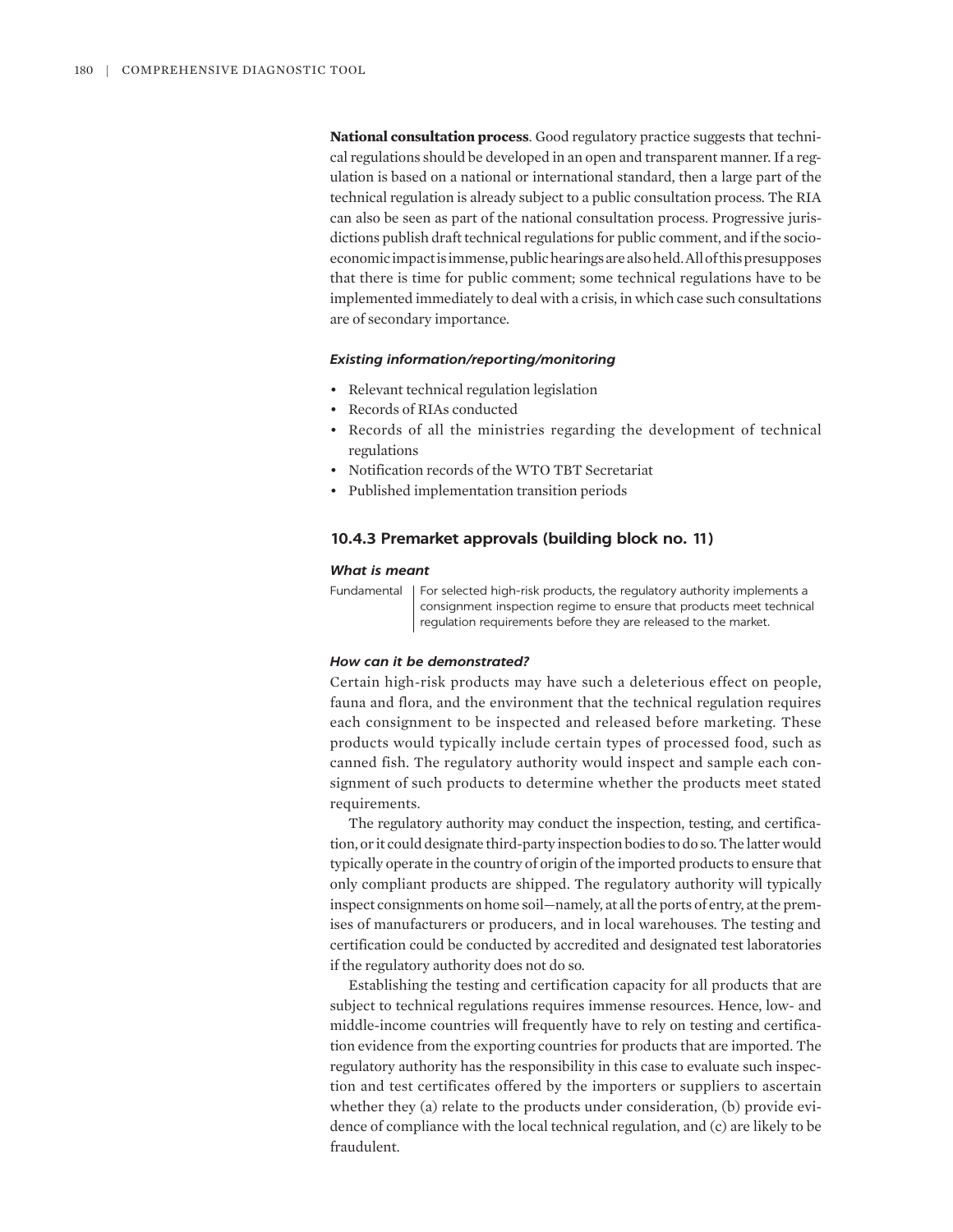The inspection and sampling plans of such products have to be formalized, taking into consideration the risks associated with products that do not comply with stated requirements. These procedures should be publicly available. Inspection and testing of perishable goods are a specific challenge regarding the time to market release, as are freight and warehousing charges of consignments awaiting release. Bond stores are often used for warehousing products away from ports of entry or factories to alleviate congestion in such cases.

The regulatory authority must keep complete records of all consignment inspections in a way that precludes tampering and such that they can easily be retrieved as required. The record-keeping system must be able to withstand the scrutiny of a court of law.

#### *Existing information/reporting/monitoring*

- Relevant technical regulation legislation
- Formal consignment inspection procedures of the regulatory authority
- Consignment inspection records of the regulatory authority

#### **10.4.4 Market surveillance (building block no. 12)**

#### *What is meant*

Fundamental The regulatory authority must provide for the market surveillance of all products falling within the scope of the technical regulations for which it is responsible and use risk assessments to prioritize their activities.

#### *How can it be demonstrated?*

Market surveillance is an audit activity whereby a regulatory authority monitors the compliance of products in the marketplace with technical regulations. It is a combination of inspection and testing of a select number of products; it is not the certification thereof. The supplier is responsible for the routine compliance testing and certification of the product; market surveillance determines whether the supplier has complied with its responsibilities.

Without market surveillance and the imposition of sanctions, technical regulation fails as some suppliers eventually cut corners with noncompliant products. On the other hand, market surveillance cannot cover all the products falling within the scope of technical regulations; it is logistically not feasible. Therefore, regulatory authorities have to rely on inspecting selected products or suppliers; that is, it becomes an audit function. (For further details, see module 7, section 7.7, of the QI Toolkit.)

In planning market surveillance, the regulatory authority should follow the principles of proportionality; that is, the action taken should be in accordance with the level of risk or nonconformity, and the influence upon the economic entity should not be more than necessary for performing the task of market surveillance. Market surveillance can be either planned or off-schedule, depending on the ongoing nature of the activity or for dealing with an immediate threat or at the request of a court of law.

#### *Existing information/reporting/monitoring*

- Working plans of the regulatory authority
- Risk assessment methodology used by the regulatory authority
- Market surveillance records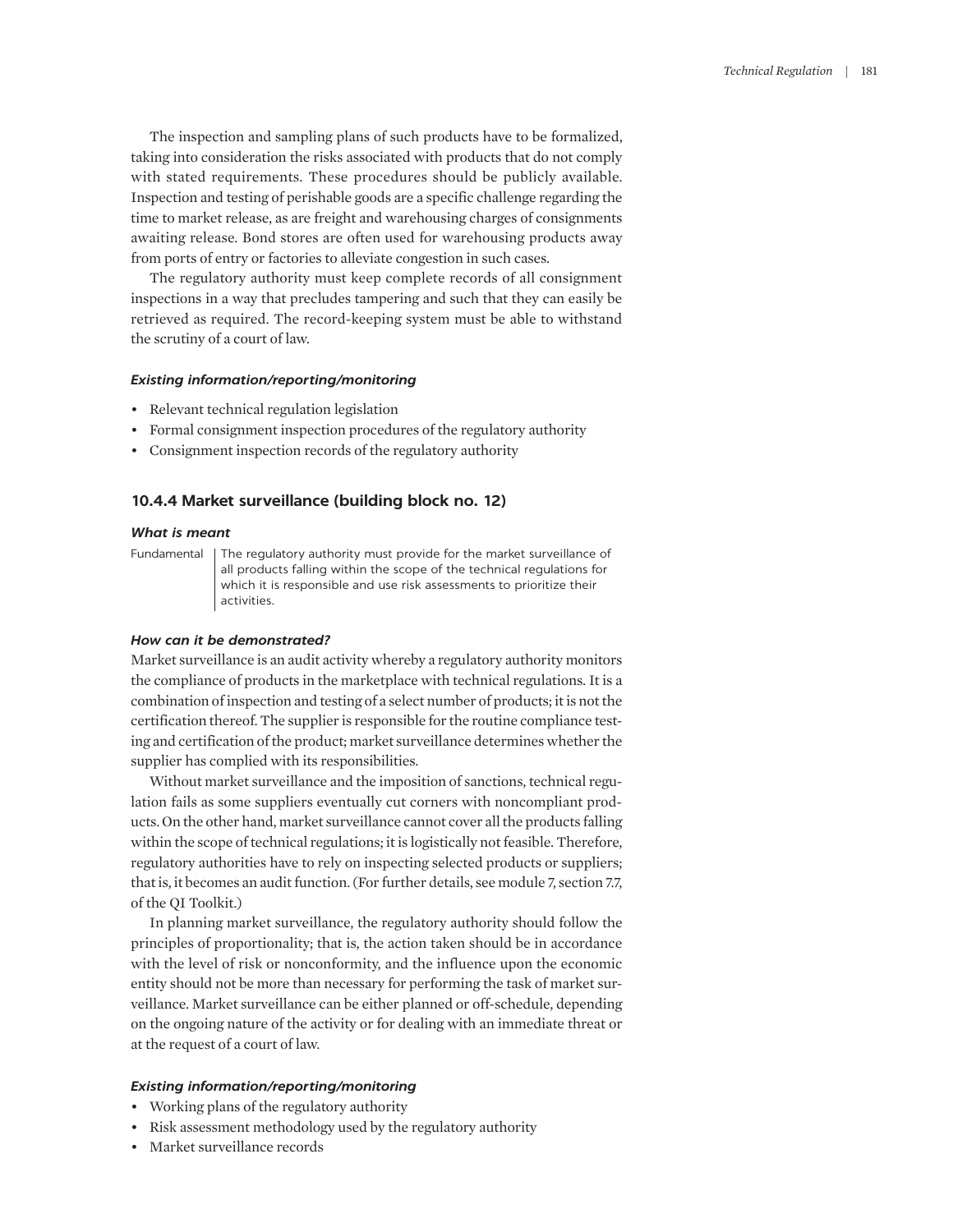#### **10.4.5 Sanctions (building block no. 13)**

#### *What is meant*

#### *How can it be demonstrated?*

When nonconforming products are uncovered in the marketplace, the sanctions take two forms: administrative sanctions and legal proceedings. Administrative sanctions are imposed by the regulatory authority on the supplier of nonconforming products with the aim of removing such products from the marketplace. The administrative sanctions, as provided for in technical regulation legislation, should include a cessation of all marketing in all cases. Thereafter, depending on the severity of the nonconformance, products may have to be recalled and reworked, destroyed, or reexported (in the case of imported products), depending on circumstances and the nature of the nonconformance.

These sanctions take the form of a formal order issued to the supplier of the products. Once the supplier has complied with the order, all further sanctions cease. Administrative sanctions are depicted graphically in figure 10.2.

Should the supplier fail to heed the order, then the regulatory authority initiates legal proceedings through the courts to get the supplier to deal with the issue. The court may order the confiscation of offending products by the state or impose fines or even jail sentences, depending on the severity of the issue and the judicial custom and practice of the country. The regulatory authority should not be given the mandate to impose fines, because this only opens the door for corrupt practices.

#### *Existing information/reporting/monitoring*

- Market surveillance planning documents
- Market surveillance records
- Records of sanctions instituted
- Records of relevant court proceedings

#### **FIGURE 10.2**

#### **Typical administrative sanctions against noncompliant products**



Fundamental The regulatory authority must implement administrative sanctions to remove nonconforming products from the marketplace and institute legal proceedings against suppliers if they fail to heed administrative sanctions.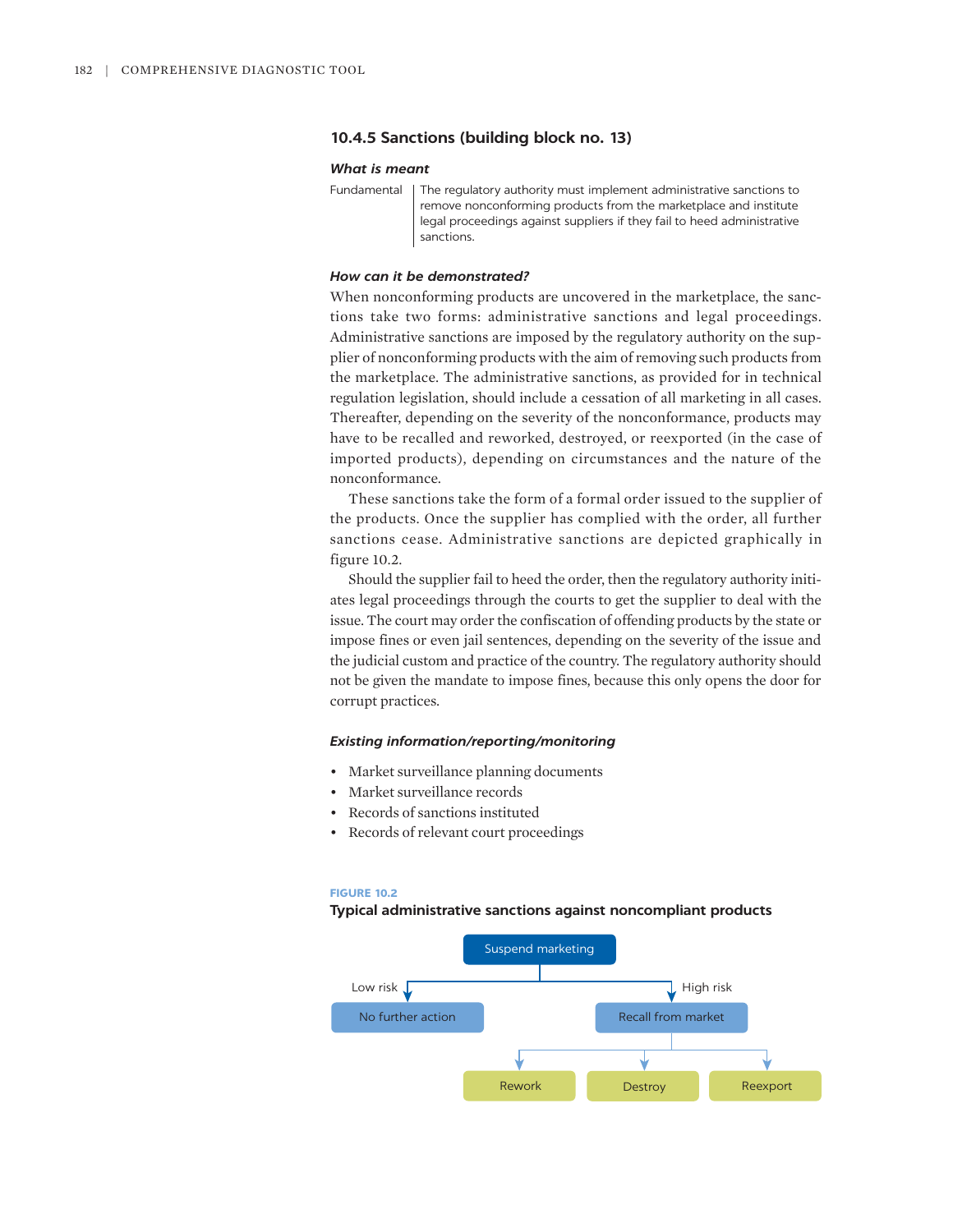#### **10.4.6 Training system (building block no. 14)**

|       | <b>What is meant</b>                                                                                                                                                                                                                                                                              |  |
|-------|---------------------------------------------------------------------------------------------------------------------------------------------------------------------------------------------------------------------------------------------------------------------------------------------------|--|
| Major | Trained and skilled inspectors are a vital component of an effective and<br>efficient market surveillance system.                                                                                                                                                                                 |  |
| Major | Over and above their technical background, inspectors should also be<br>trained in the authority and responsibilities they have in a legal sense.<br>They should be appointed and issued with an inspector's identification,<br>and this should be withdrawn if the inspector leaves the service. |  |

#### *How can it be demonstrated?*

(*Note:* Technical staff working in laboratories are discussed in sections 7 and 8 on "Testing" and "Product Certification," respectively.)

High demands are placed on appropriately educated, trained, and experienced inspectors and technical staff. Inspectors should have the necessary technical background for the specific products they will be involved in, as well as a proper grounding in risk analysis and inspection techniques.

Inspectors are generally empowered by legislation to enter and search premises and vehicles without a search warrant, where products that fall within the scope of technical regulations are suspected to be marketed. To ensure that they operate professionally and in compliance with the law, inspectors must be trained in the legal aspects of their work. Thereafter, they are officially appointed as inspectors and issued a card identifying them as such. This identification card should be shown to the responsible persons when entering premises or vehicles for inspection. The identification card must be withdrawn once the inspector is no longer involved in inspections.

The regulatory authority must therefore provide for the training of its own staff—a requirement that increases with the development of the technical regulation regime into a much more preventive one as it is reengineered as a regulatory management system. Initial training programs can be initiated by technical development programs, but eventually they have to be internalized and provided by the regulatory authorities, possibly in collaboration with tertiary technical education institutions.

#### *Existing information/reporting/monitoring*

- Training programs
- Training records
- Appointment records of inspectors
- Records of inspectors' identity cards issued and withdrawn

# **10.5 PILLAR 4: EXTERNAL RELATIONS AND RECOGNITION**

#### **10.5.1 Benchmark and significance**

An international recognition mechanism for a technical regulation regime does not exist. However, if the country is a member of the WTO, all its obligations in relation to the WTO TBT Agreement must be fulfilled. These include the notification of the modalities of the technical regulation regime, development of technical regulations, and the establishment of a national WTO TBT Inquiry Point, among others. A specific ministry, usually the ministry responsible for trade and industry, should be designated by the government to take responsibility for this compliance.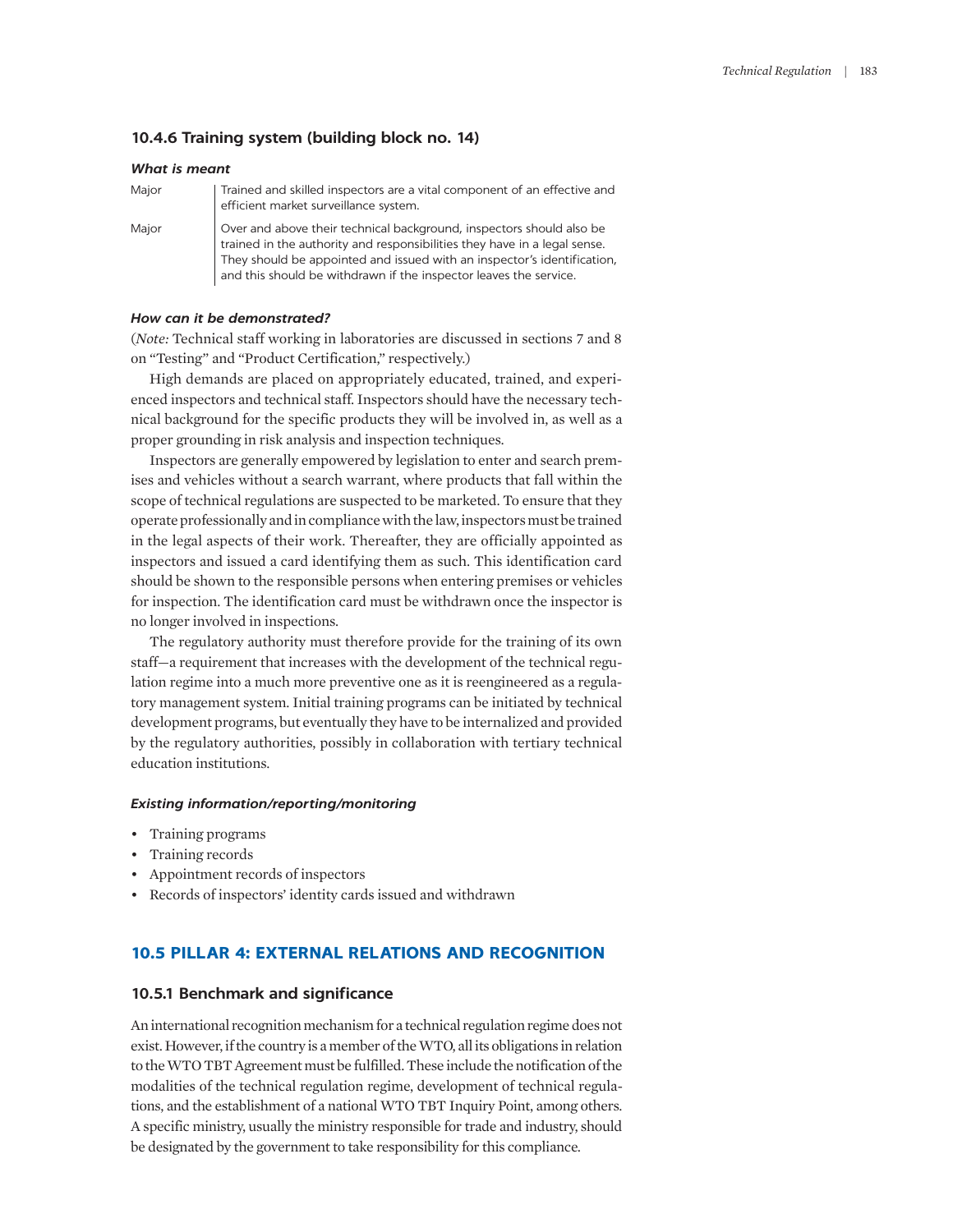# **10.5.2 Liaison with regional organizations (building block no. 15)**

#### *What is meant*

Major | If the country is a member of a regional construct, then it may be that technical regulation is being harmonized across the region through protocols, regional legislation, or similar arrangements. This means the country must participate in the relevant technical forums at the regional level.

#### *How can it be demonstrated?*

One of the necessities of a regional common market is the harmonization of technical regulations across all member states to facilitate the free movement of goods throughout the region. Various mechanisms to develop and foster such harmonization are used, such as the following:

- Promulgation of regional technical regulations that all member states must implement
- Regional harmonization of standards, metrology, accreditation, and conformity assessment modalities to support technical regulations
- Regional recognition of technical regulation premarket approvals
- Regional recognition agreements on product certification and so on

Member states of such regional common markets should participate actively in relevant regional technical regulation forums where such issues are discussed and agreed upon for implementation across the region.

#### *Existing information/reporting/monitoring*

- Membership of regional common markets
- Regional TBT protocols, agreements, or similar arrangements
- Regional common market technical regulation forums
- Reports of attendance at regional technical regulation discussions

# **10.5.3 Liaison with international organizations (building block no. 16)**

#### *What is meant*

|             | Fundamental   If the country is a member of the WTO, then it must comply fully with<br>the requirements of the WTO TBT Agreement regarding notifications<br>and information about standards, conformity assessment, and technical<br>requlations. |
|-------------|---------------------------------------------------------------------------------------------------------------------------------------------------------------------------------------------------------------------------------------------------|
| Fundamental | The WTO member must designate the notification authority responsible<br>for the notifications and convey this information with contact details to<br>the WTO TBT Secretariat.                                                                     |

# *How can it be demonstrated?*

The WTO TBT Agreement places a number of obligations on WTO member states regarding notifications and information (table 10.2).

#### *Existing information/reporting/monitoring*

- Notification authority records
- WTO TBT Agreement records of notifications